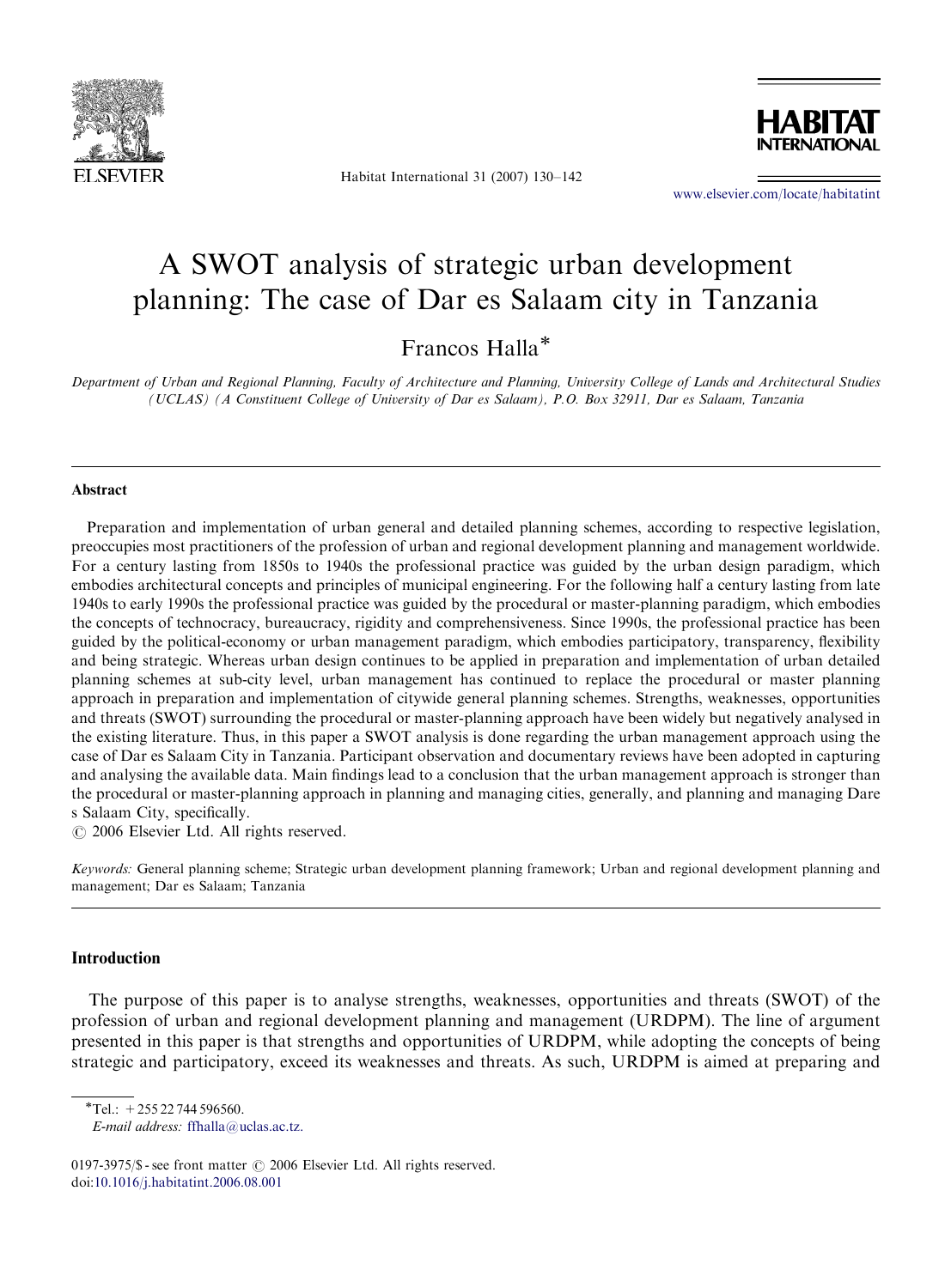implementing a strategic development planning framework (SDPF) that guides developers in executing their day-to-day activities. It is a framework for planning, not a plan, because of its inherent diversity of actors and dynamics of action. SDPF becomes SUDPF for a strategic urban development planning framework and SRDPF for a strategic regional development planning framework. In this way URDPM would only stop when critical issues of interaction between development and environment have been addressed exhaustively. In this paper emphasis is put on SUDPF.

Hence, preparation and implementation of SUDPF entail the coordination by ''planners'' of key profession stakeholders in identification and analysis of critical development–environment interaction issues as well as action programming and resource mobilization for addressing them. Addressing a critical development– environment interaction issue entails either solving a problem related to servicing land or resolving a conflict related to use of land. Critical development issues obtaining in cities of developing countries like Tanzania include the following:

- Dynamics of urban spatial expansion in terms of both vertically manifested redevelopment and horizontally imposed encroachment of city fringes
- Proliferation of socioeconomic informal-sector activities including petty trading and urban farming
- Misuse or abuse of open spaces, recreational areas and hazard land spaces
- Inefficiencies of urban and public transportation with their inherent air pollution
- Substandard waste collection, transportation and disposal
- Progression of unplanned and un-serviced neighbourhoods
- Sustained harnessing of environmental resources
- Fostering the urban–rural continuum.

The features of a critical development–environment interaction issue in the preparation and implementation of SUDPF include the following:

- Dominance or prevalence or recurrence
- Quite pressing and, hence, of top priority in getting addressed
- Crosscutting in terms of sectors of society (i.e. the general public, business, and government) and levels of society (i.e. from local to global)
- Pivotal in that once addressed, other issues related to land-servicing and land-use conflicts get also addressed.

Profession stakeholders in preparation and implementation of SUDPF fall under the following three categories:

- Development stakeholders at the levels of a plot, street, neighbourhood, human settlement, district, region, country, continent and the global village—who include active individuals, households, business entities, civil society organizations, and government units
- Issue-specific stakeholders involving the general public as the affected, the business sector as the effectors, and government units as the interveners
- URDPM stakeholders including ''planners'', utility agencies, major land developers, major investors, major pressure groups, local authorities and the central government.

In practicing URDPM, relevant pieces of legislation are considered at both levels of general and detailed development planning schemes. Together with legislation, economics and politics constitute the forefront attributes of the context of practicing URDPM—and, hence, the term political-economy conception of the profession has been adopted. The legislative context necessitates URDPM to heed to requirements of the rule of law, which is a basic condition of good governance. The economic context necessitates URDPM to abide by dictates of the principle of opportunity cost, which is a day-to-day human characteristic of choice making between unlimited wants against scarce resources leading to tendencies of egoism or selfishness. The political context necessitates URDPM to blend well with realities of a human condition of nurturing vested interests,